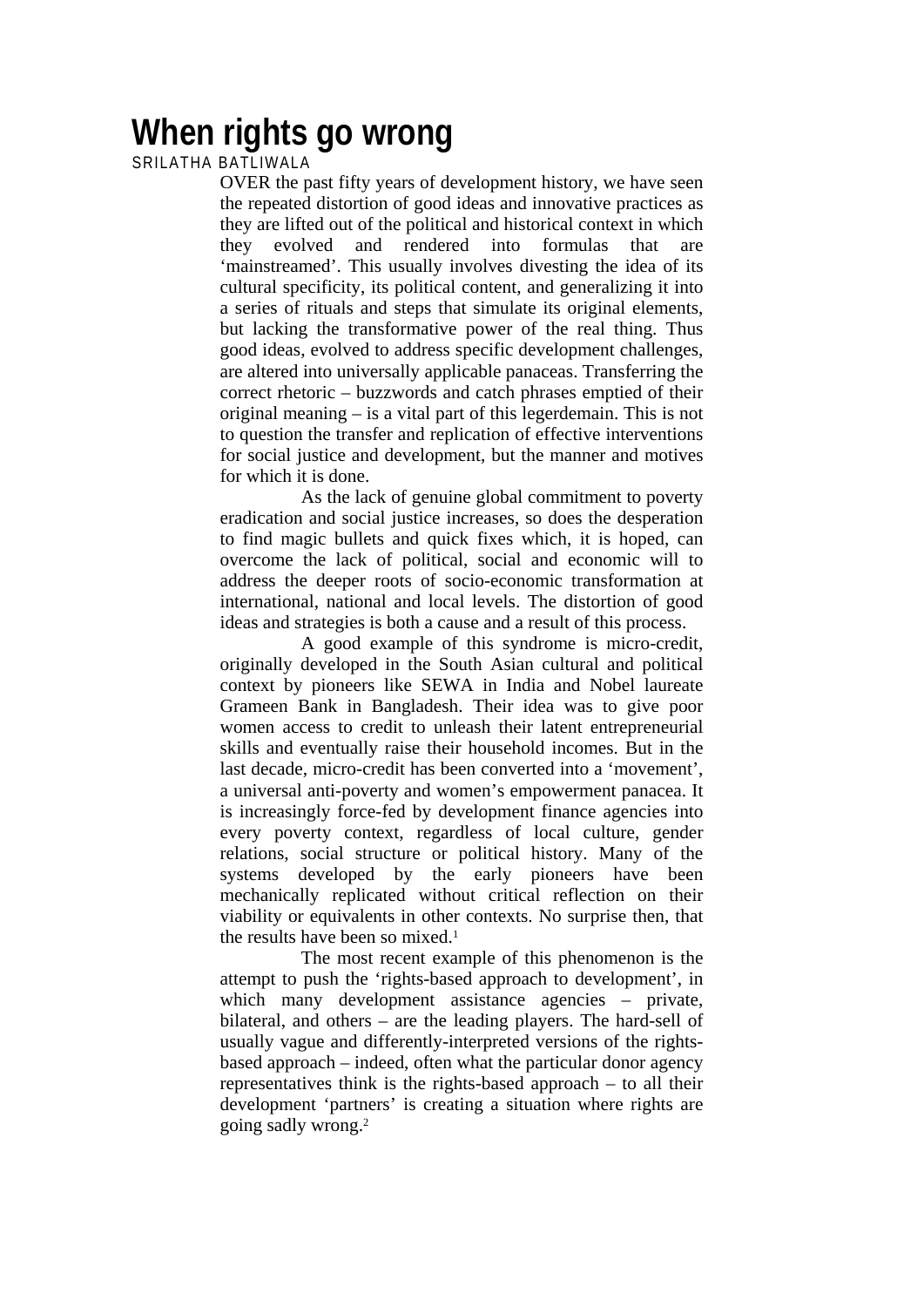**O**ne fundamental problem is that the rights-based approach has been advanced before addressing some of the very troubling matters at the heart of human rights themselves. In a compelling critique of the evolution of the current body of international human rights,<sup>3</sup> Makau Mutua argues that not only have the current body of human rights been framed from an overwhelmingly European, Rousseauvian perspective of the individual as both the object and subject of rights, but that they have increasingly become the goal and instrument of a modernday civilizing project in the non-western world.<sup>4</sup> Mutua asserts that the philosophical underpinnings of the current body of human rights have not been evolved through a genuinely multicultural ground-up debate, distilling what is authentically universal from the highest values and ethical frameworks of societies around the world.

As a former feminist activist and native of Karnataka, I can strongly identify with this argument: if the values that imbued the revolutionary Veerashaiva movement of thirteenth century Karnataka had informed the construction of the international bill of rights, the struggle of the international women's movement against the androcism of the earlier rights framework5 may not have occurred. Women's right to social equality and physical security were clearly articulated by Bhakti Saint Akkamahadevi in several of her *vachanas*<sup>6</sup> and gender equality was an integral part of the Veerashaiva struggle.

I raise this not with naïve chauvinism but to illustrate the rich and diverse sources that have existed – outside the West – for framing universal rights

**T**he individual focus of the rights discourse is another inherent problem that has been widely critiqued. This has sought to be corrected by focusing on collective rights, but this does not negate the core problem of assumed universality. What is more, the experience of indigenous communities attempting to protect their customary rights to forests and land in the face of market forces indicates that collective rights are no more easily asserted or protected from violation than individual rights, and that even when they are, it is through instruments of redress that are still alien, far from traditional norms and values, raising a host of new problems.

Native Americans in the United States, for instance, have asserted their sovereignty over tribal lands through rightsbased legal instruments, but are struggling to control and distribute revenues from gambling casinos with the collapse of customary governance and judicial systems and increasingly predatory external forces they are ill-equipped to confront: '…additional problems are now arising in the reservations due to the lack of pre-existent law regarding the issues raised by open gaming and the impending collapse of traditional Indian courts of justice. This is becoming a major issue as cyber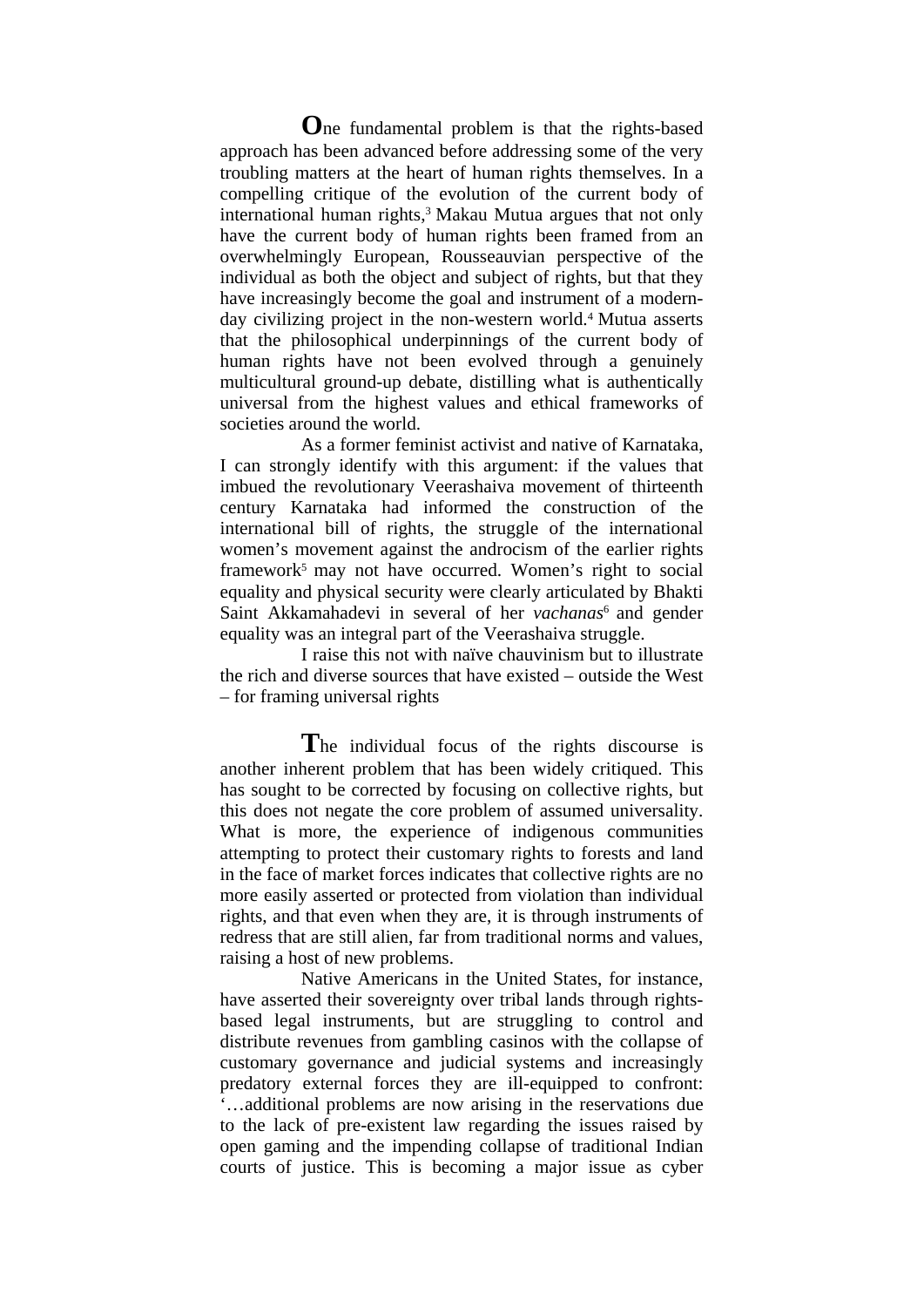criminals and organized crime are seeing the lightly defended reservation gaming as open territory.'7

**A**nother problem with the rights discourse itself – and pertinent to the arguments I will later present in this article – is that the *responsibilities* side of the discourse remains underdeveloped, especially the notion of collective or communal responsibilities.8 Western-influenced rights advocates even in India fear that the notion of responsibilities is too weak, and leads to misuse and renewed oppression by feudal forces – women and oppressed castes in India, for instance, are often reminded of their responsibilities rather than their rights when they challenge their oppressors.

The rights community speaks of rights-holders and duty-bearers, and in theory, at least, the rights-based approach to development acknowledges the critical role of informal mediating structures like communities and clans, and that dutybearers include not only the state and its agencies, but a range of customary and informal social structures.

\* The analysis aims to determine what *immediate, underlying and structural obstacles* there are to realising rights. This includes examining social, cultural, legal and administrative frameworks, which requires studying how people's claims are processed by authorities in the different arenas of negotiation (e.g. customary law, religious law, statutory law, constitutional law, etc.) (Moser & Norton, 2001; The Human Rights Council of Australia, 2001).

\* A rights-based analysis must necessarily *identify responsible duty-bearers* (UN, 2003). Not only does this include the state at different levels, it also comprises the identification of other duty-bearers in society, including family, the community, corporate actors, etc. The capacities and resources of the dutybearers to fulfil their duties should be assessed.<sup>9</sup>

**I**ndeed, for most poor and oppressed social groups, the local social structures in which they negotiate their lives, resources and rights are the determining layer through which their individual circumstances are mediated. Even the rights of citizenship are mediated by communities and identity groups of various kinds – witness the phenomenon of 'vote banks'.

On the other hand, many cultures around the world accord a higher place to *collective duties and responsibilities* rather than to individual or collective *rights.* This is very significant for the implementation of the rights-based approach, which tends, in practice, to define state authorities and agencies as the primary duty-bearers in protecting and promoting rights, and emphasizes individual citizens as rights-holders. This is particularly true when donors have promoted the approach, since the visibility and possibility of measuring successful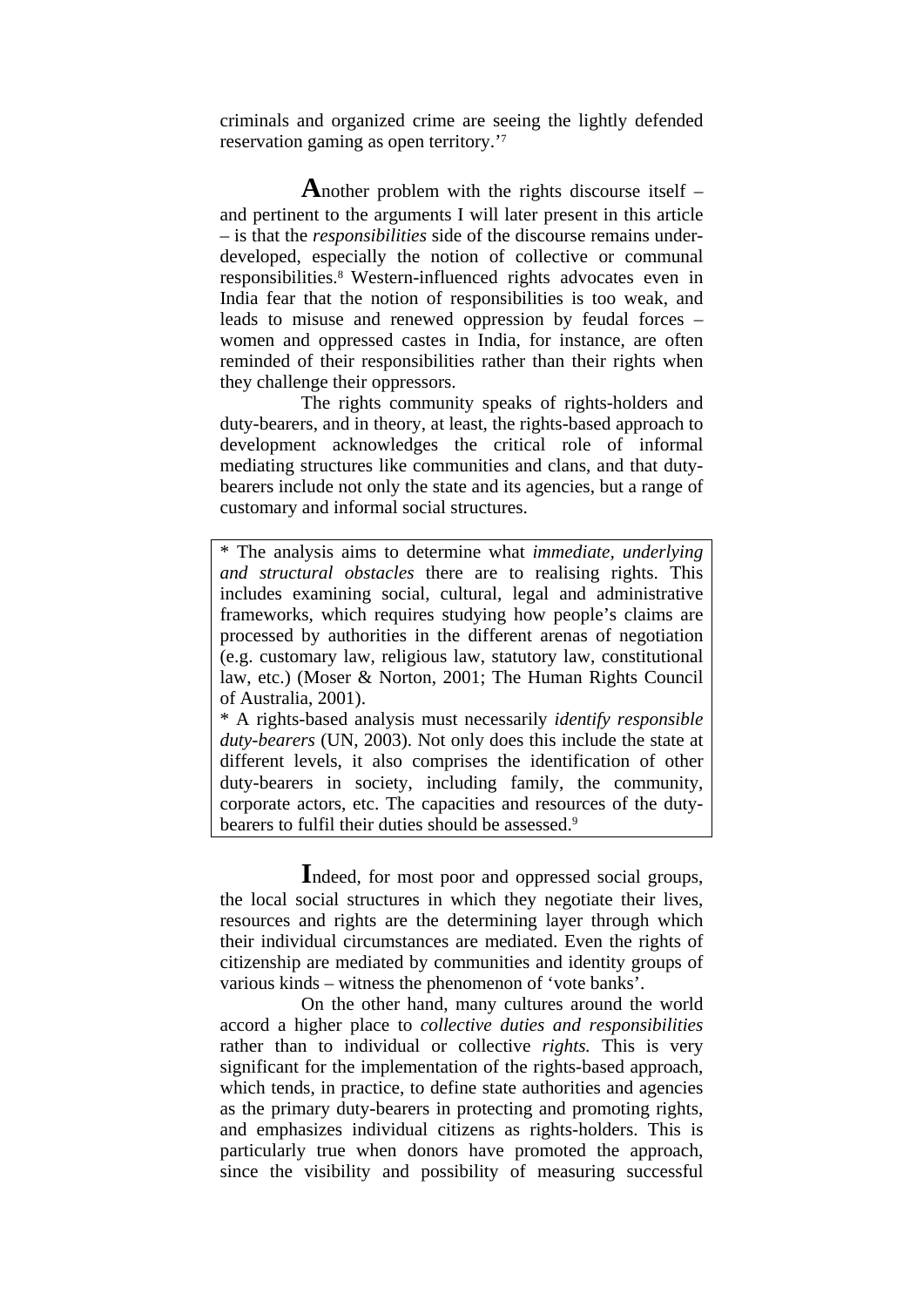individual claims and implementation of state obligations shifts the focus to these actors rather than less visible mediating structures. The state is also a far easier target (excluding, obviously, states captured by illegitimate and rogue regimes) to pressure for the enforcement of rights than families, clans, and caste structures.

I am not here advancing a cultural relativism argument, but merely pointing out that rights strategies, in particular assessments of their impact, have not yet been fully developed around how and where most people, particularly women and oppressed and marginalized groups, actually experience the affirmation or denial of their rights: the family, clan, tribe, caste group, and so on.

There is also the knotty problem of the hierarchy of rights, wished away as false or politically motivated by rights advocates, that continues to plague us. Some people's rights, such as indigenous people's right to their traditional territories (the dam-affected in the Narmada Valley), will apparently sometimes clash with the equally valid right to employment and food security of others (the drought-affected farmers and agricultural labourers in Kutch and Saurashtra).10 I do not want to get into the debate here of who is ultimately responsible for or gains from putting these rights into opposition – I am merely trying to show that there are a large number of complex and unsettling issues at the heart of human rights, and therefore of rights-based approaches to development.

**M**y point is that it is from this very contentious place, with its enormous and unresolved conceptual and strategic conundrums, that the *discourse* of the rights-based approach to development has emerged. It is useful to stress, however, that rights-based *strategies* themselves are much older than this discourse. One could argue, for instance, that all the anti-colonial struggles were rights-based approaches to development, and that a large number of the struggles of marginalized and oppressed groups in our country over the past fifty years – the movements of dalits, peasants, workers, tribals, displaced people and women – were also rights-based struggles to access and equitable distribution of the fruits of development. So it is important to distinguish between the *discourse* of rightsbased development and actual rights-based movements for equality, development, self-determination and participation, which are certainly much older.

The rationale that gave rise to the rights-based discourse somewhere in the late nineties is important to understand. It was intended to move development out of the realm of a *privilege* that benevolent regimes might – or might not – provide their citizens to enjoy, to a *right* that could be 'legally enforced', claimed and asserted. It was intended to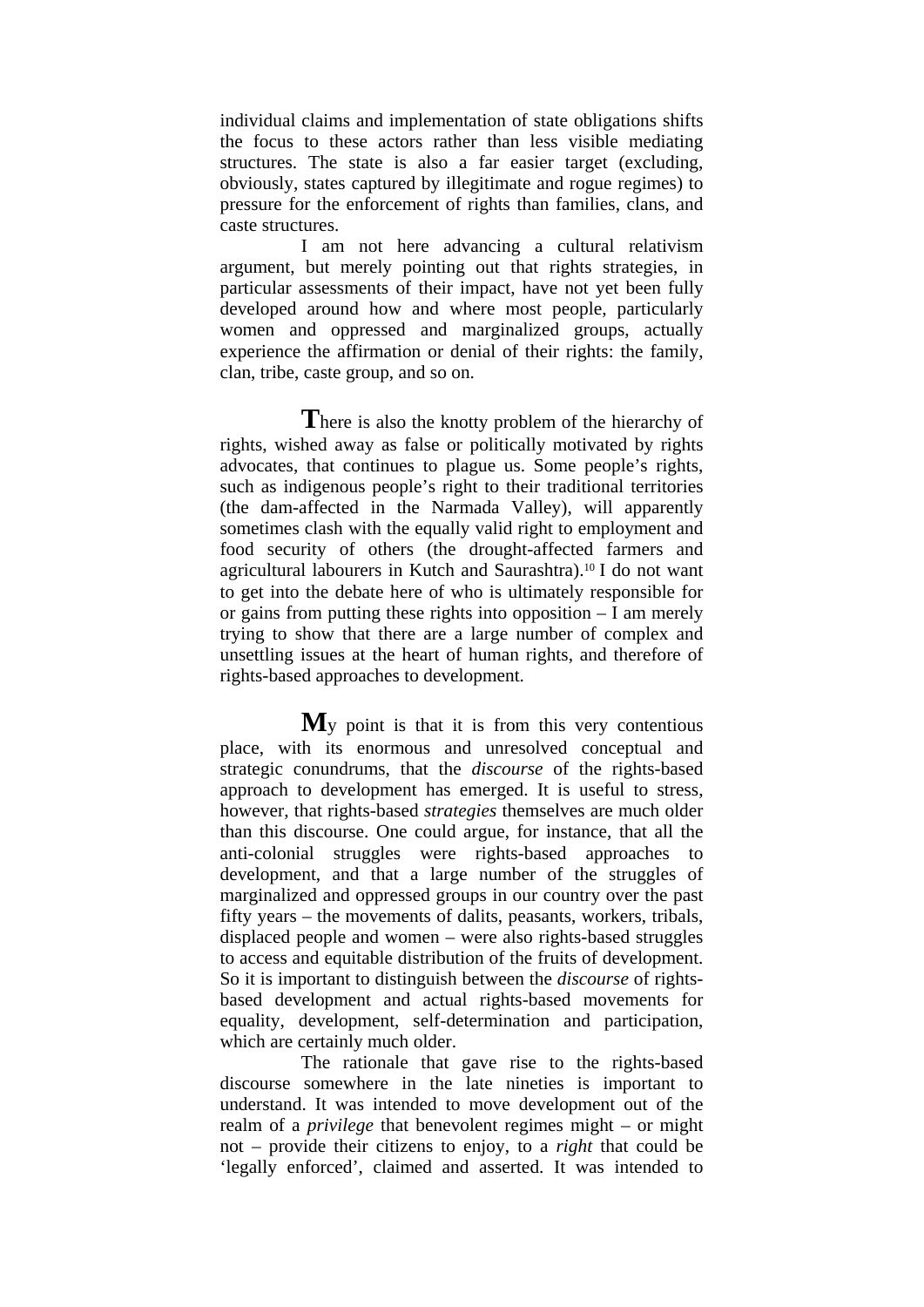remove the element of voluntary fulfilment of basic human needs by benign states, what Ake called the 'modest privilege of protection from the power of the state,'11 and replace it with the legal *obligation* of regimes to enable and actualize the basic rights of their citizens. But most of all, the rights-based approach was originally developed by several international activist NGOs in order to link human rights and development, and to foreground the link between poverty and rights.

The rights approach is viewed as being closely allied to the achievement of the Millennium Development Goals of the UN, and the Poverty Reduction Strategies of the World Bank. Advocates of the approach argue that poverty eradication and the right to adequate income, health, education, peace, security and participation in governance should not be a matter of privilege, benevolence or development goals, but the basic right of all human beings. As some rights advocates would have it, the rights based approach was developed to enable people to *fulfil their basic needs by demanding basic rights*. Although social and economic rights are obviously at the core, the approach is usually described as encompassing a much broader and more holistic notion of human well-being. Clearly the rights-based approach to development has many important strengths, but there are four basic processes through which it goes wrong in practice.

**F**irst, the rights-based approach has been framed so broadly as to almost blunt it of its usefulness, since almost any duty-bearer could claim that rights are being integrated into their policies and actions. Examine the following definition (see Box) of the approach taken from the website of the UN High Commission on Human Rights.

## **What is the Rights-Based Approach?**

'A rights-based approach to development is a conceptual framework for the process of human development that is normatively based on international human rights standards and operationally directed to promoting and protecting human rights... Essentially, a rights-based approach integrates the norms, standards and principles of the international human rights system into the plans, policies and processes of development… The norms and standards are those contained in the wealth of international treaties and declarations. The principles include equality and equity, accountability, empowerment and participation. A rights-based approach to development includes the following elements: an express linkage to rights, accountability, empowerment, participation, non-discrimination and attention to vulnerable groups.

'Rights-based approaches are comprehensive in their consideration of the full range of indivisible, interdependent and interrelated rights: civil, cultural, economic, political and social. This calls for a development framework with sectors that mirror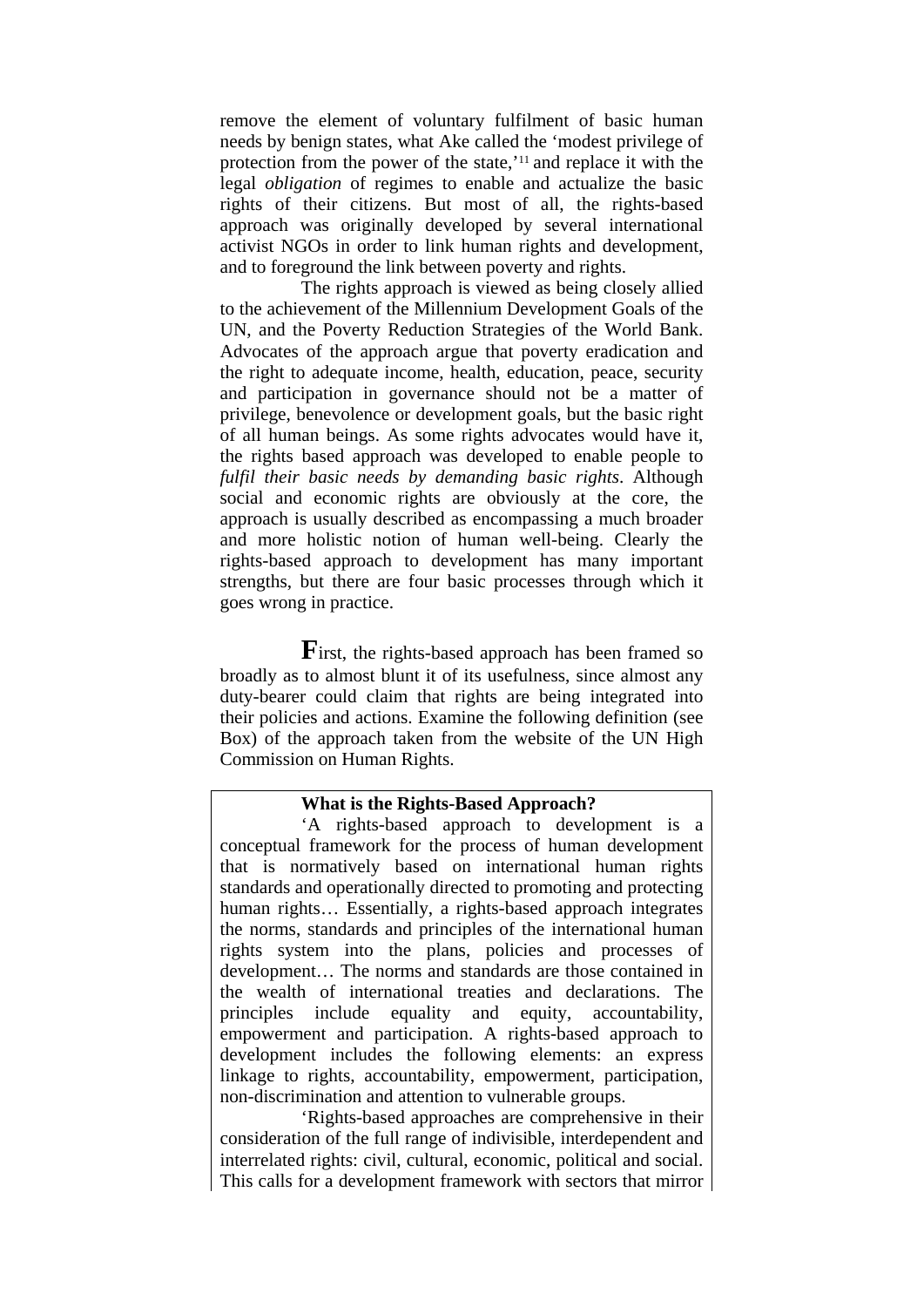internationally guaranteed rights, thus covering, for example, health, education, housing, justice administration, personal security and political participation.

'Rights-based approaches focus on raising levels of accountability in the development process by identifying claimholders (and their entitlements) and corresponding duty-holders (and their obligations). In this regard, they look both at the positive obligations of duty-holders (to protect, promote and provide) and at their negative obligations (to abstain from violations). They take into account the duties of the full range of relevant actors, including individuals, states, local organizations and authorities, private companies, aid donors and international institutions.

'Such approaches also provide for the development of adequate laws, policies, institutions, administrative procedures and practices, and mechanisms of redress and accountability that can deliver on entitlements, respond to denial and violations, and ensure accountability. They call for the translation of universal standards into locally determined benchmarks for measuring progress and enhancing accountability.'12

As we can see, this offers a very comprehensive framework and some useful possibilities for those attempting to hold states and other powerful institutions more accountable for implementing equitable and effective development policies and programmes and progressive legislation. At the same time, it is clear that its elements are more easily embraced and monitored at the level of law and policy, but less so in terms of administrative procedures and practices. Most of all, it would be very difficult to hold communities and traditional social structures whose hierarchies and authority systems are not controlled by formal law to account for violations or positive change. In this sense, the rights-based approach is not necessarily more empowering than other strategies in moving from formal to substantive equality, though that is one of its intentions.

The development of gender-sensitive school textbooks, while the dropout rate for girls remains high – due to factors largely unrelated to schools and textbooks – is a good example of this gap. The right to education for all is guaranteed by Indian law and policy, but is in fact mediated by intersecting institutions like the family, clan, caste, gender, economic status, and so forth.

In other words, the rights-based approach as currently articulated by donors does not adequately or explicitly place the analysis of social power, and strategies to shift power relations, at the centre, though its original architects certainly emphasized such analysis. It is also unclear how the rights-based approach is superior to its predecessors (what is the added value?) over the awareness-building/empowerment/organizing approaches used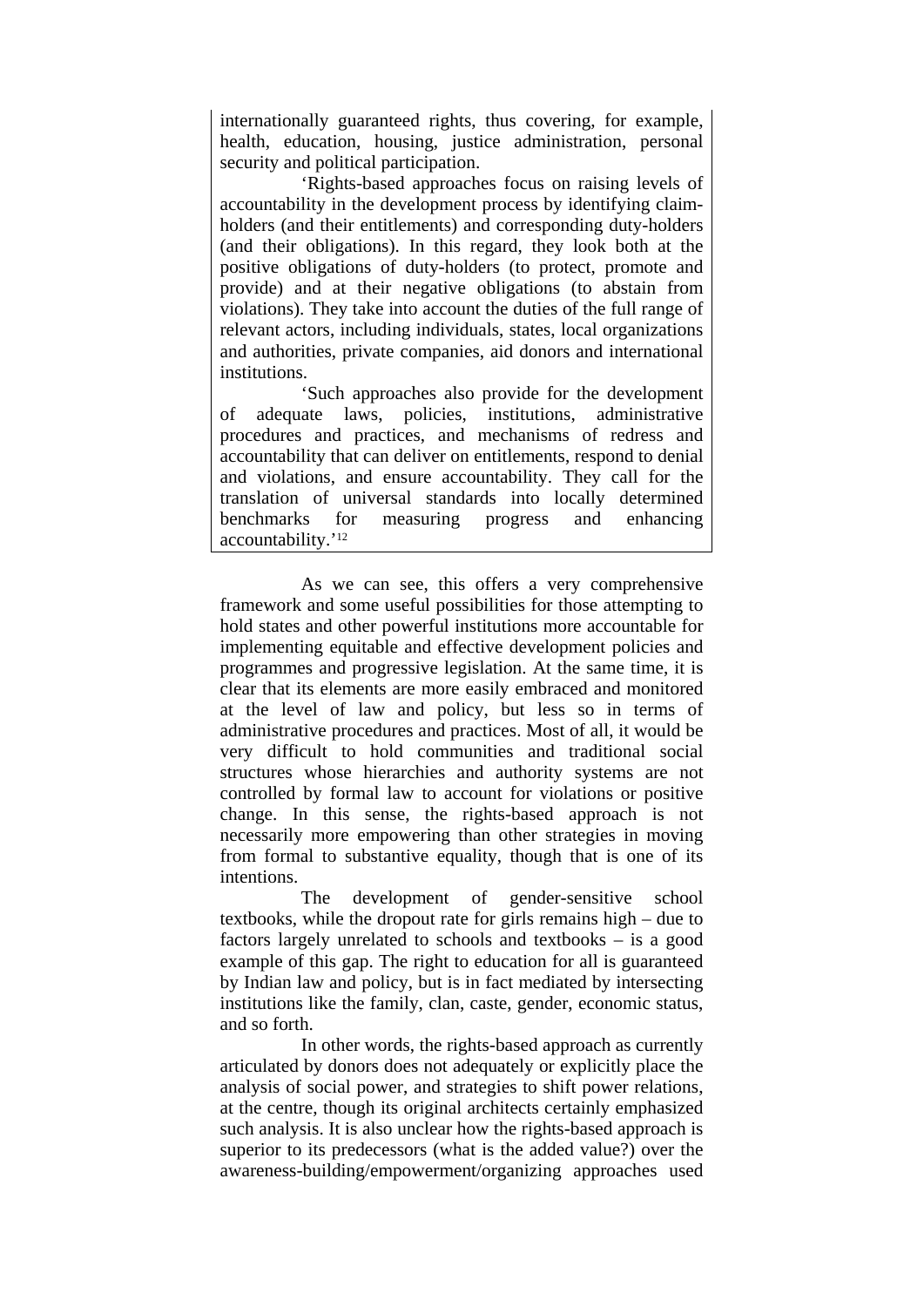decades ago in grassroots work. The only advantage appears to be that many traditional NGOs, engaged in poverty alleviation or sustainable development work, and who did not explicitly incorporate power analysis and rights into their approaches, are now compelled to do so at least in their rhetoric.

This brings us to the other way in which rights go wrong: the *rhetoric* has assumed greater importance than the practice. Writing proposals and progress reports that are liberally sprinkled with the language of the rights-approach, viz., 'claim-holders', 'duty-bearers', 'assertion', 'violations', has become vital to mobilizing resources from donors that have adopted the approach. Old approaches are often rebottled in the rights rhetoric. And the obverse of this phenomenon is the dismissal of even the most impressive empowerment strategies and movements because they do not package their work in the rights language.13

This is a worldwide phenomenon – one activist from an organization that has mobilized hundreds of Kenyan women to claim their land rights from tribal councils after being widowed by AIDS put it this way: 'They tell me that I must use the "rights-based" approach. Is not our work rights-based unless we use that term? Is our work not rights-based because we have changed only the customary inheritance system, and not some written law?'14

**A**nd this brings us to the most troubling dimension of the rights discourse and the way the rights-based approach is being interpreted. The experience of grassroots activists from India and other parts of the world shows that in many cultural contexts, the translation of several words at the centre of the rights approach is problematic for people and communities on the ground. In India, for instance, terms like *haq* and *adhikaar* are loaded, and in the more feudal contexts in which highly marginalized and oppressed people live, framing their struggles this way could trigger premature and harsh repression.

In my own experience, poor women often prefer the terminology and tools of negotiation (*unko samjhayenge*, *nyay maangenge*, *unki zimmedari samjhayenge*), because their reality involves constantly negotiating and renegotiating their strategic interests and material conditions. They opt for persuasion and consensus-building more often than confrontation. They chose carefully when to use the language and strategies of 'claiming', 'demanding' and 'asserting' – often when they have achieved a critical mass of mobilization and politicization – because the terms themselves signal readiness for confrontation. Women always move very carefully from negotiation to confrontation, because they have to bear the cost of possible backlash from state and non-state actors in local power structures.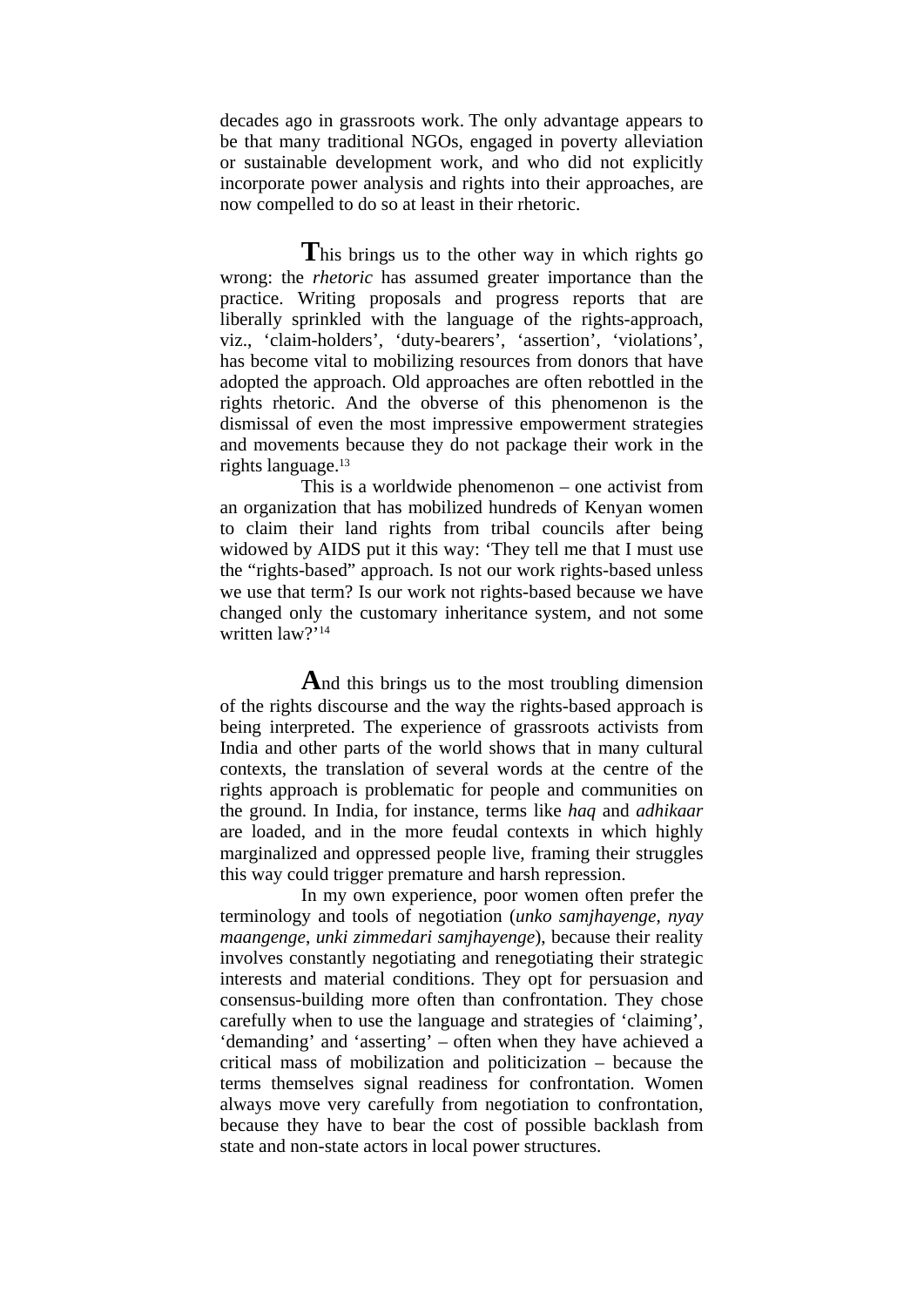The film by Deepa Dhanraj on the Nari Adalats of Gujarat (2002) illustrates these patient, powerful but negotiative strategies extremely well, and the power and legitimacy in adjudication that the Nari Adalats have gained with the community as a result. The film also illustrates that women are both more comfortable and more confident in using a discourse of *justice and injustice*, and the *responsibility* of a range of dutyholders to deliver justice, than of rights and their assertion. This may appear a fine distinction, but these culturally specific modes of realizing formally enshrined rights and transferring them into socially sanctioned norms and practices are extremely powerful modes of change. They are often derided and dismissed because their modalities appear less militant or too soft to some rights advocates. The aggressive rights rhetoric in fact alienates a number of what are in reality rights-based movements, because it discounts their emphasis on responsibilities and negotiated change.

**F**inally, and perhaps most significant of all, these culturally-specific alternatives place a much greater degree of *agency* in the change process in the hands of those most marginalized by existing power structures. The rights approach – whether to development or civil and political rights – often shifts agency into the hands of intermediaries (such as lawyers, bureaucrats, NGO leaders and elected representatives) whose accountability to the marginalized is, in contexts like ours, weak at best. In fact, even these interlocutors are often not demonstrably accountable to those whose rights they are defending. And rights inevitably go wrong if those with the greatest stake in their rights become dependent on external actors for interpreting, asserting, and realizing their claims for a better deal.

Indeed, there is growing evidence that rights claimed through external agents and formal systems are not necessarily *sustainable*. Modes of assertion based on demanding justice and fulfilment of responsibility, which don't always use formal systems of redress, are often less visible, involve more subtle and attenuated struggles, and address a fuller range of power structures, but don't necessarily lend themselves to quick and tangible measurement. Most of all, they use local forms of engagement and articulation that are not familiar to advocates of the rights-based approach – i.e., they don't *look* or *sound* like they are about the claiming of rights. But changes negotiated by oppressed communities are more likely to become sustainable shifts in power, since the processes that created them are held and owned by the claim holders rather than external champions.

**T**he rights-based approach was devised to move development from privilege, paternalism and patronage to a more democratic, accountable process that empowers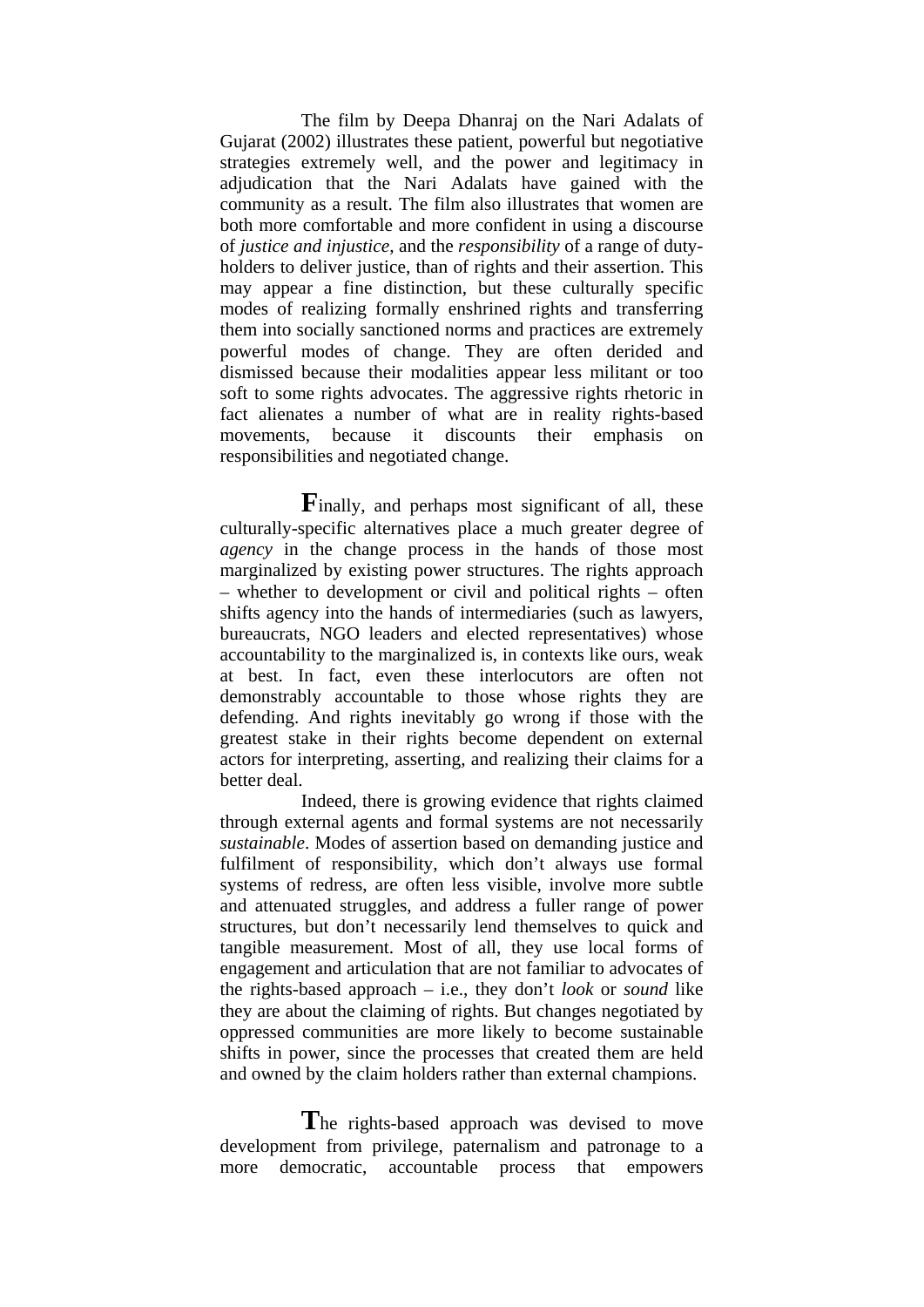marginalized people in their struggle for social and economic justice. It was a great leap forward from the welfare-oriented or instrumentalist view of development that held sway over the past several decades. Above all, it was built from the experience of successful movements where excluded groups, using a range of formal and informal strategies, were able to compel or negotiate for greater inclusion and access to resources. These powerful roots of the rights-based approach are unfortunately being lost as it is sought to be converted into the latest magic bullet for achieving development.

**I**n fact, there is nothing quick or magical about it – successful rights-based interventions have been constructed through years of organizing, strengthening and sustaining movements – a process for which, incidentally, donor support has virtually dried up, since it is considered too slow and hard to measure. And ironically, many of these grassroots movements regard the 'rights-based' rhetoric<sup>15</sup> with the same scepticism as any other framework created by the development elite. Donor pressure to prove they use a rights-based approach is regarded as ludicrous. There is an urgent need, among both rights advocates and development assistance agencies embracing the approach, to move towards a more nuanced and sophisticated understanding of rights themselves and of rights-based approaches, and particularly so at the level of practice.

It has been said before but bears repetition: there are no magic bullets or fast tracks to development with social justice. It is time to move away from formulas and rhetoric that focus on fixed modes of expression and on formal governance and redressal systems. We must listen more to how people engaged in struggle articulate and negotiate their goals and strategies. Rights are always the end of such struggles, but their means can look deceptively different. We must interrogate our own *mantras* about the right or wrong approach, and regard with greater respect the wide repertoire of means employed by marginalized people, exercising their own agency and articulations, that result in the actual realization of sustainable rights.

## **Footnotes:**

1. Ben Rogaly, 'Micro-finance Evangelism, Destitute Women, and the Hardselling of a New Anti-poverty Formula', *Development in Practice* 6(2), 1996, pp. 100-112.

2. SIDA, 'Working Together: The Human Rights Approach to Development Cooperation', report of the workshop of donors and practitioners held in Stockholm, Sweden, October 2000, donor workshop report p. 9, and NGO workshop report, p. 7.

3. The Universal Declaration of Human Rights, The Covenant on Civil and Political Rights, the Covenant on Social, Economic and Cultural Rights, The Convention on Elimination of All forms of Discrimination Against Women, the Convention on Rights of the Child, etc., collectively known as the Universal Bill of Rights.